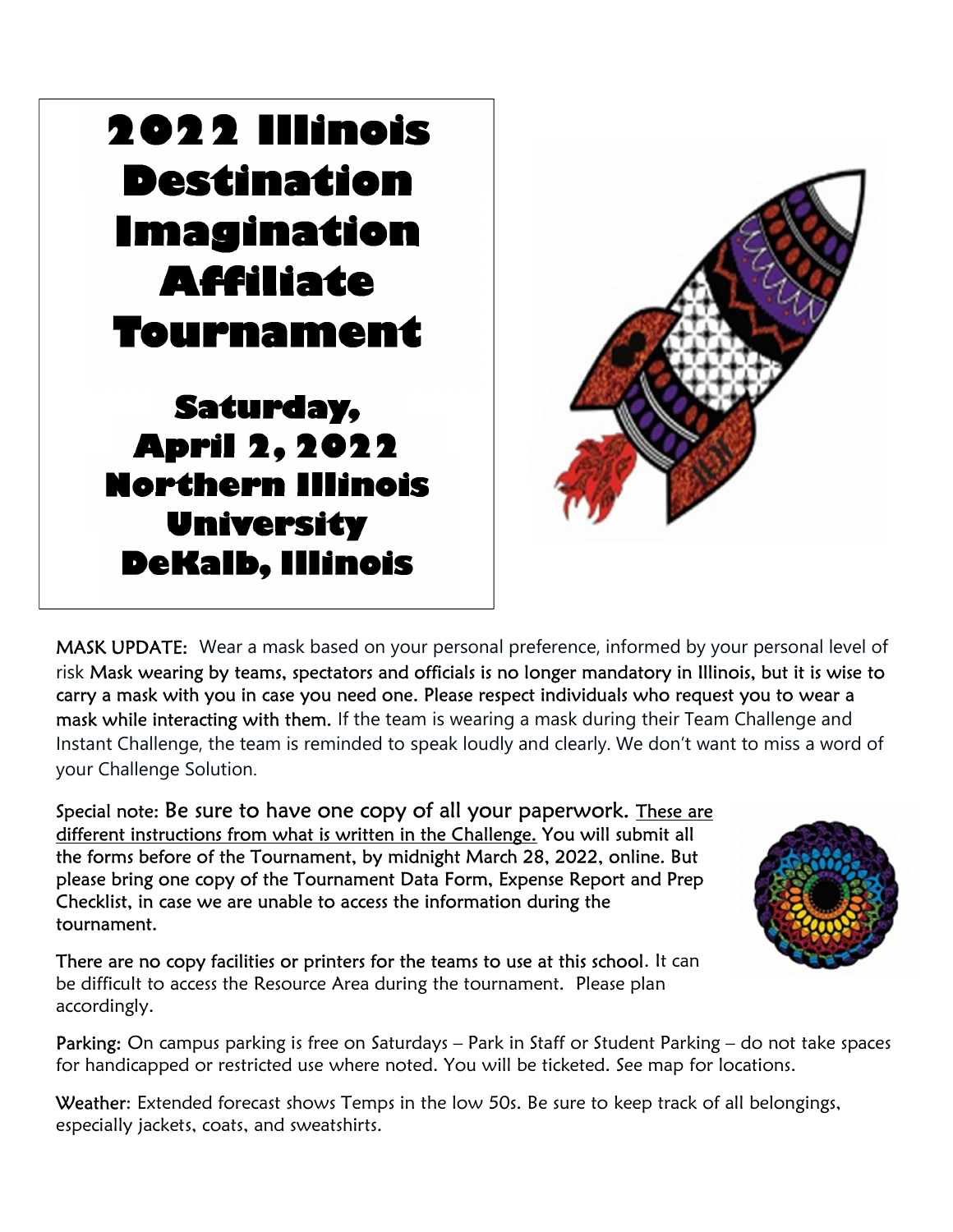Location on NIU Campus: Most teams will be presenting in one of 3 different building all on the west side of the main campus – Cavan Auditorium, in Gabel Hall for Scientific and Service Learning- DuSable Hall for Fine Arts, Engineering Challenges, and Instant Challenge for all teams, and the Stevens Building for Improv and Registration and Sales in the Lobby, and Global Meeting. We are also using Anderson Hall, on the upper east side of campus for the Technical Challenge.

Time: The buildings will open to teams on Saturday, April 2 at 7:30 AM. The Registration and Sales Table in the lobby of the Stevens Building will open at 9:00 AM and will remain open until 2:30.

Registration and Lost and Found: All teams must check in at the Registration Table during the day. We have a packet for each of your teams, including a gift for the team from ILDI! Stop by the Registration Table in the Lobby of the Stevens Building by 2:30 PM to pick up your team's packet.



Lost and Found: If you find something during the day which has lost its owner, please turn it in at the registration table.

Shirt and Pin Sales and Raffle: The Sales table opens at 9:30 AM. The Purple state shirts and pins feature our fun theme from 2020 (remember that?!?) "Cosmic Creativity". We also have a brand-new pin for 2022 by our DI Alumni designer, Marissa Moser, adding to her original collection with another celestial pin and a new shirt too!

While many teams pre-ordered our items, we will have limited amount of the Pins and Shirts available for sale. We will accept cash, personal checks or you can use Venmo.



Food: No food or drink is allowed in any of the classrooms, except for the Officials.

### Prop and Set drop off:

#### Challenge E: Engineering – Roll with It, Fine Arts- Tricky Tales, and Instant Challenge -

DuSable Hall – 240 University Circle Dr. NO PARKING in the turnaround, this is for drop off only. We do have teams using buses, and this turnaround must be available for them to use and turn the bus around. Please unload your vehicle quickly and move it to appropriate parking.

Look for the Green Flag across the street from the Parking deck and turn onto University Circle from Carroll Avenue. There will be a Blue Flag at the turnaround where you unload and load.

There are two ways to enter the building here. Best doors for entrance to DuSable for IC, if dropping off by vehicle, and Elementary Level Fine Arts faces the grass on the west side of DuSable, and the Engineering, and Fine Arts Middle/Secondary Levels should enter the doors which face the Drive – they are the closest ones to the elevator or stairway.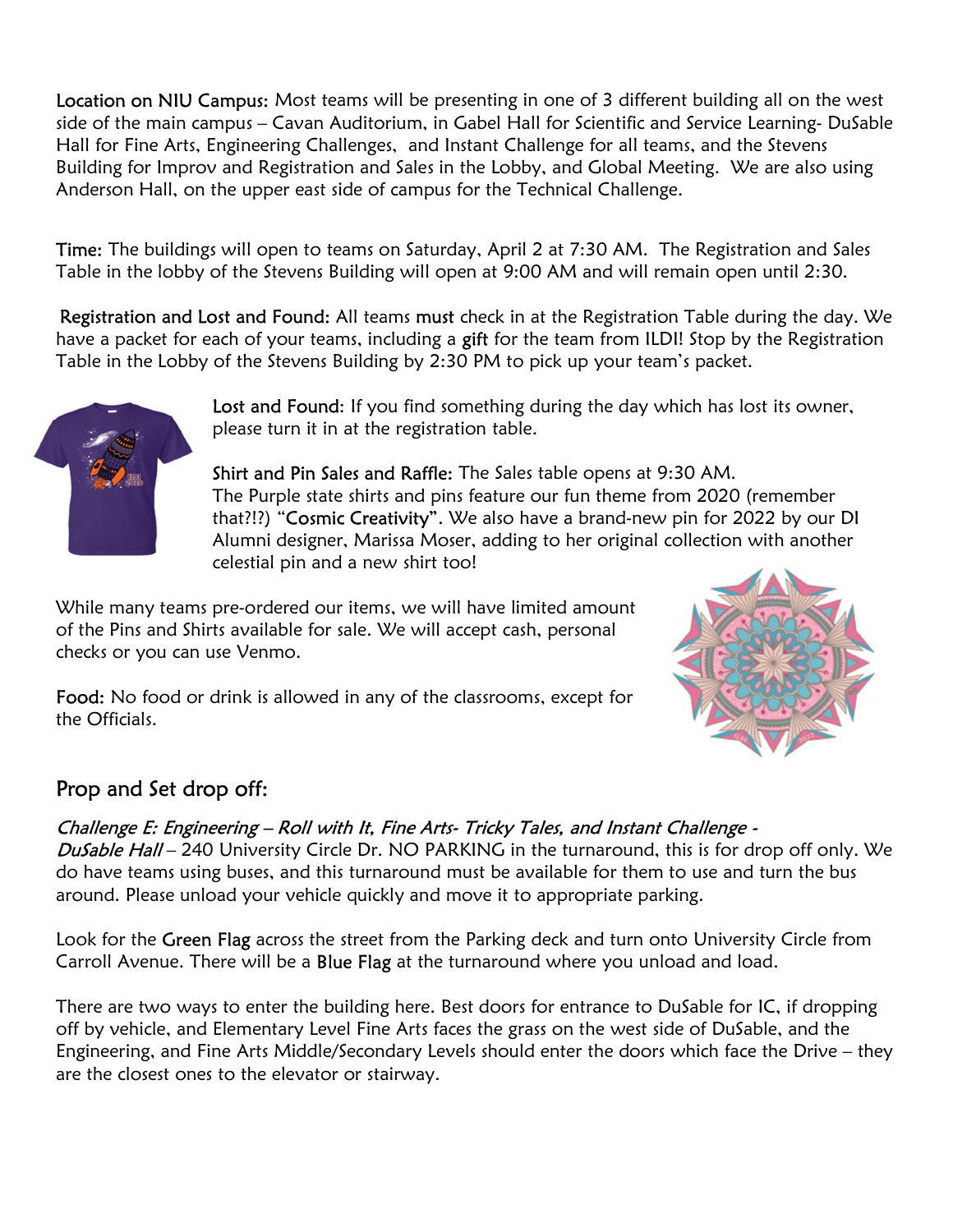For INSTANT CHALLENGE, you may also park in the parking deck and walk through the Stevens Building Lobby and use the sidewalk to enter DuSable through the back side. There will be signs and a Purple Flag. Or you can park in the large lot near the Field House, walk up the slight incline, and enter DuSable through the West doors.



Challenge A: Technical - Daring Escape, Anderson Hall, east side of building or south entrance. There will be an Orange Flag near the south entrance. Prop storage and Prep will be in Room 130 – the Dance hall with mirrors.

Challenge B: Scientific- Up Close and Service Learning – For the Future - Cavan Auditorium, in Gabel Hall -- on Stadium Dr, enter Stadium Drive from Annie Glidden Road and look for the Red Flag. This covered walkway leads to Cavan Auditorium. Park in the large lot to the north next to the field house after unloading. You can reach DuSable by sidewalk or through Gabel Hall from Cavan.

Challenge D: Improvisational - Festival Frenzy - and Sales and Registration - Stevens Building Park in the Parking Deck or Visitor lot and carry boxes into Stevens Building. Yellow flag. Please remove boxes when finished.

For all Team Challenges: It is permissible for parents to assist in bringing the sets and props into the building, and up or down the stairs. Once the sets, etc. are in the building, only the team can put them together. The Parents and Team Managers can assist in moving them into the launch area inside the Challenge Room right before the presentation.

After the performance, anyone can assist in removing the team's belongings from the Building. Don't destroy any part of your challenge! Please remove everything. Do Not discard sets and Props at NIU.



Team Challenge Hints: It is strongly recommended that the teams read the 2022 "Tournament Guide for Teams" which can be downloaded from the main DI website by team managers. This guide is a very accurate description of what will happen for your challenge the day of the tournament.

Inside the building, teams and audience members have separate entrance hallways or doors for each challenge. Remember your set pieces must be able to fit through the width of a standard door. The doors to the room will close once the team is in place to begin. Doors will re-open after the challenge is

completed. Please respect the door keepers and enter only between performances. It is suggested that teams check in with the prep area appraiser for their challenge a minimum of 20 to 30 minutes before their challenge. In addition, Challenge  $E -$  "Roll with It" Engineering teams should check in their structure 1 hour before their performance time in room 176 of DuSable Hall.

Teams may bring their props and sets into the building before their presentation and place them in the hallways against the wall. Keep to one side of the hall. You should try to pick a space that is out of the way to drop your sets and props. Teams may use the restrooms near their challenge site for dressing and make-up, but be sure to bring your own tissues, towels etc. for clean-ups after the presentation. Teams must also leave the presentation site clean for the next team. This includes cleaning up the floor if you have used anything that might shed or leave debris. You will have just a few minutes after the Appraisers talk to the team to move everything out and clean up. Please move quickly, to keep the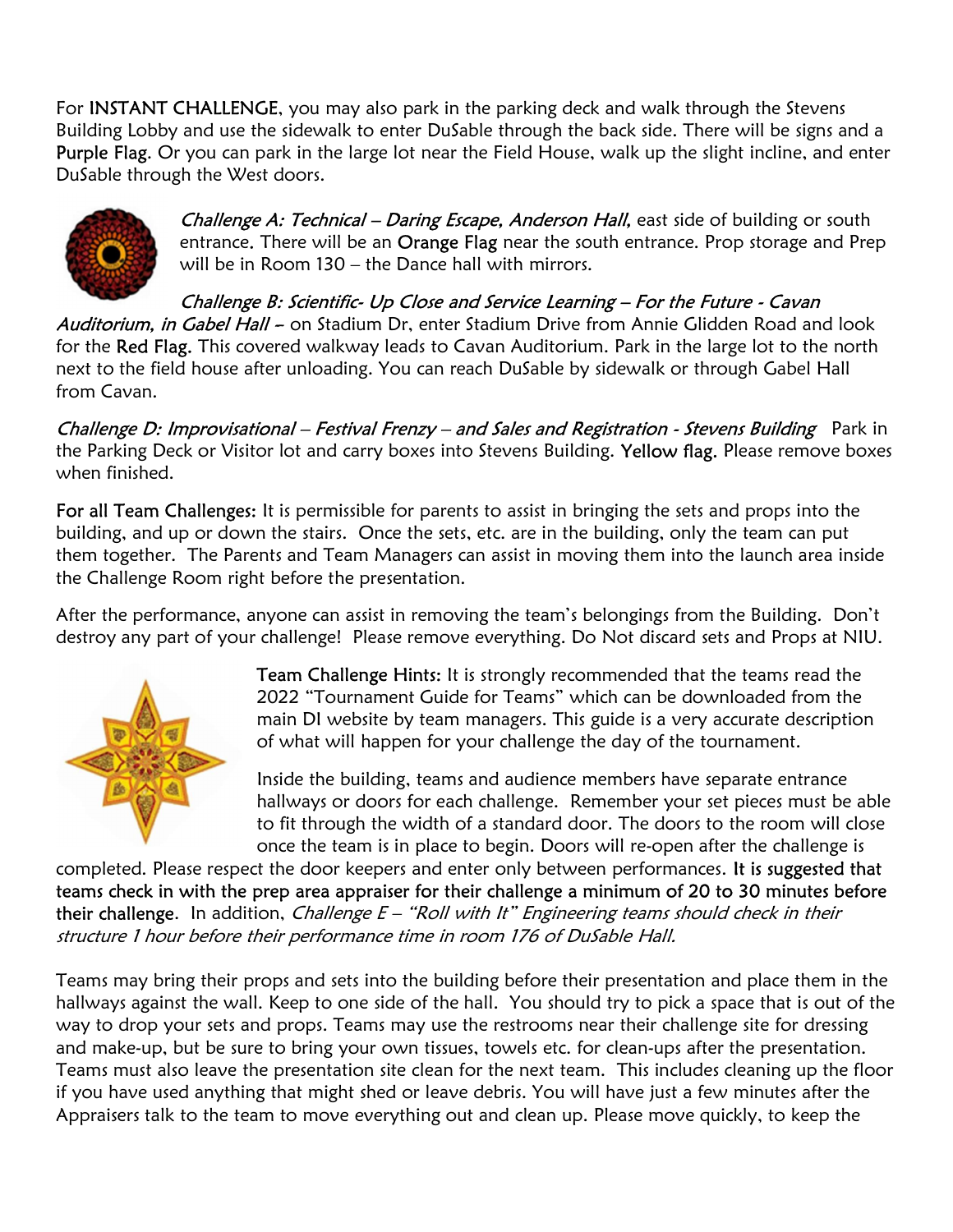tournament on schedule.

Instant Challenge: DuSable Hall Every team presenting a Team Challenge will also complete an Instant Challenge. Unlike the Team Challenge, there are no spectators in Instant Challenge. The only people allowed in the room are Appraisers, Team Members, and one Team Manager. This process should take about 45 minutes from Check -in to completion. Parents and other spectator may go and watch other teams, wait in the Lobby of the Stevens building, or explore NIU.



Check-in for Instant Challenge is located one the  $4<sup>th</sup>$  floor lobby near the elevator of DuSable Hall. You may only access the 4th floor by the

stairwells near the elevator. Teams should check-in a minimum of 15-20 minutes before their Instant Challenge time. Your team will then move to the holding room. DO NOT DISCUSS THE INSTANT CHALLENGE outside of private team meetings UNTIL THE END OF MAY. If a team is overheard discussing IC, they may be disqualified from the tournament and will not move on to Global Finals.

Red Ties: What is going on with the Red Ties? The red tie signifies the wearer is an Alumni of the DI program. These wonderful past participants are now giving back to the organization. Be sure to thank them and all of your Volunteer Officials today! We couldn't have a tournament without them.

Scores: Team Challenge scores are picked up at the Challenge site by one team member and one Team Manager. The Challenge Master or Head Appraiser for your challenge will present the raw scores to you. As soon as the scores are released by the score room, they will contact you, normally via text or email, that your scores are ready to be picked up. The team has 30 minutes from the time of pick-up to ask for any clarification of objective scores only. Raw Scores for Team Challenge may be ready and sent via Email, but it is highly encouraged to pick these up in person, if possible. The presentation of scores and discussion about the Team's Paperwork is a vital part of the tournament process.



#### Awards Ceremony:

The Instant Challenge scores are not revealed until after the awards ceremony. Instant Challenge scores are non-questionable due to their subjective scoring components. Only the total score for Instant Challenge will be given to the teams.

All total scores from the tournament will be sent to the Team Managers, as soon as possible. They will also be posted on the ILDI website. Information concerning weight held, etc., for the Engineering teams will be blocked on the ILDI website.

The Virtual Awards Ceremony is scheduled to go live at Noon on Sunday, April 3<sup>rd</sup>. Team Managers will be sent the link and a copy of the complete scores from the tournament ahead of this time. Team scores in the Team Challenge and Instant Challenge are combined to determine placement. If your team places 1<sup>st</sup>, 2<sup>nd</sup> or 3<sup>rd</sup> at the Affiliate Tournament, you will receive one trophy and a medal for each of the team members. These medals and trophies will be hand-delivered to the teams on Monday, April 4.

Special Awards: In addition to placement medals, if there is more than one team in any level of any Challenge competing on April 2, a high Instant Challenge medal will be awarded to the team scoring